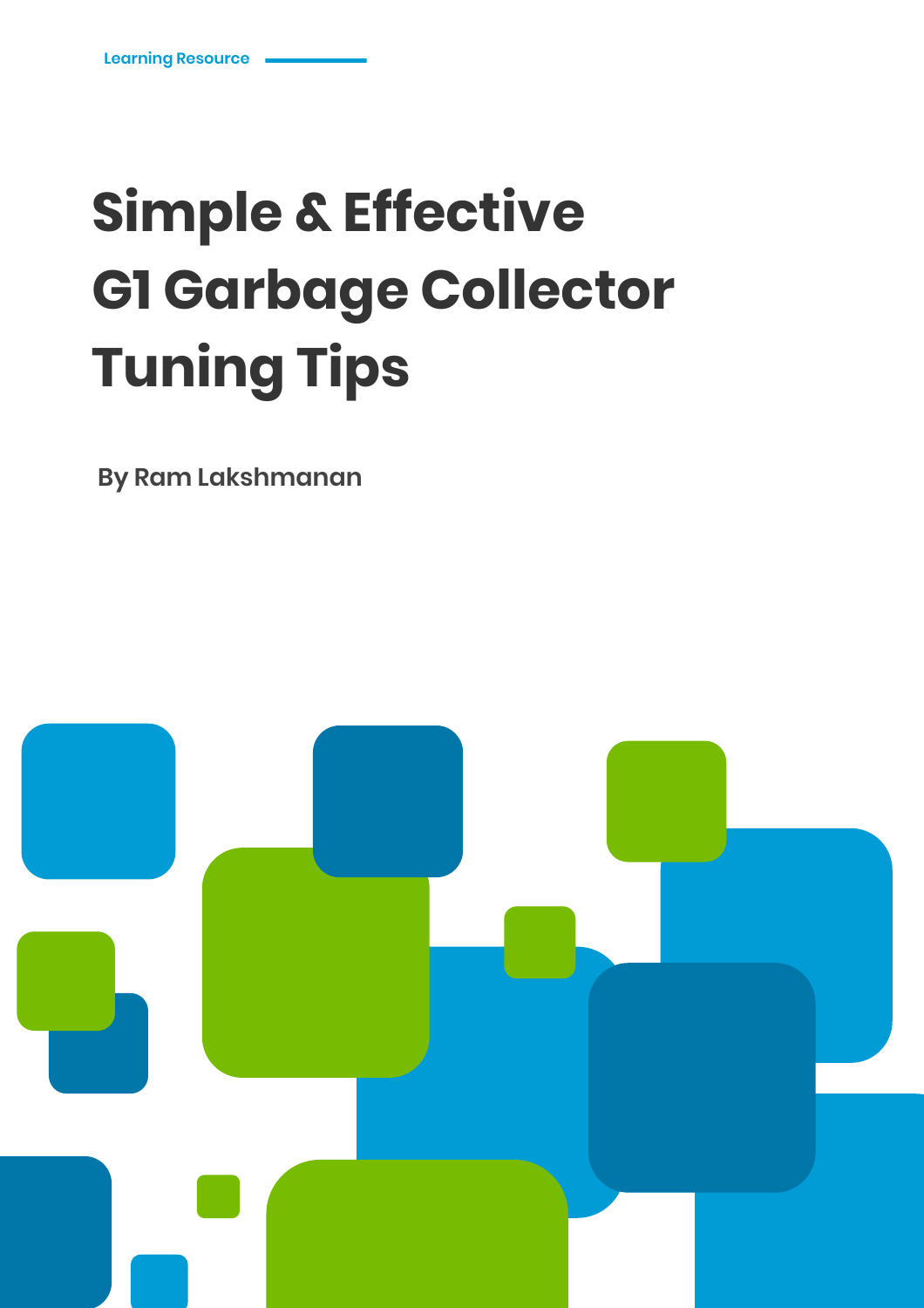**G1 GC is an adaptive Garbage Collection algorithm, that has become the default GC algorithm since Java 9. We would like to share a few tips to tune G1 Garbage collector to obtain optimal performance.**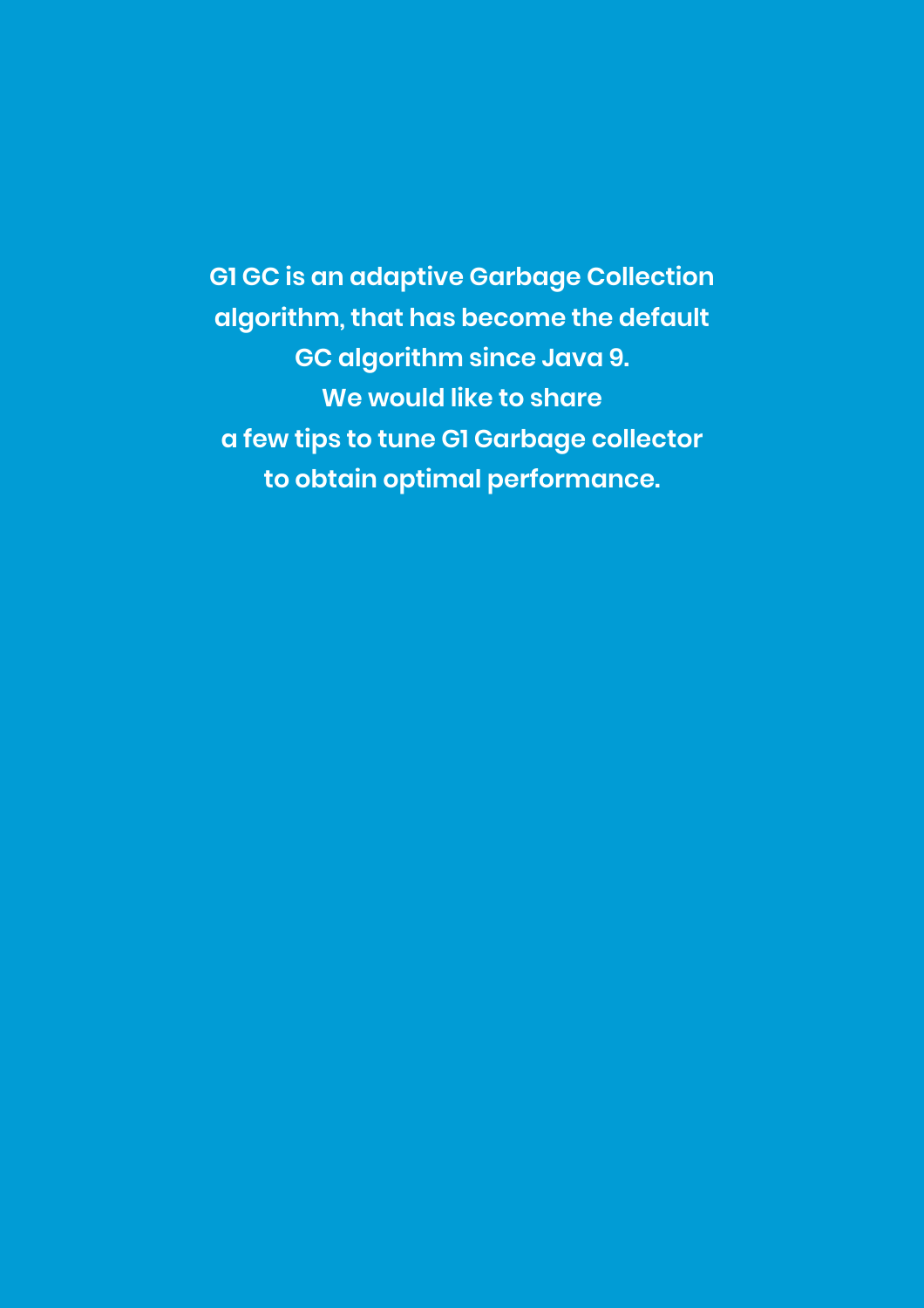# Index

| 1. Maximum GC Pause time                                                              | 04 |
|---------------------------------------------------------------------------------------|----|
| 2. Avoid setting young gen size                                                       | 04 |
| 3. Remove Old arguments <b>manual contracts</b>                                       | 04 |
| 4. Eliminating String Duplicates <b>Constitution</b> 2. Eliminating String Duplicates | 04 |
| 5. Undertand Default Settings <b>From Constanting</b>                                 | 05 |
| 6. Study GC Cases                                                                     | 06 |
| 6.1. Full GC - Allocation Failure <b>Constitution</b>                                 | 07 |
| 6.2. GI Evacuation Pause/ Evacuation Failure                                          | 08 |
|                                                                                       | 09 |
|                                                                                       | 09 |
| 6.5. Heap Dump initiated GC                                                           | 10 |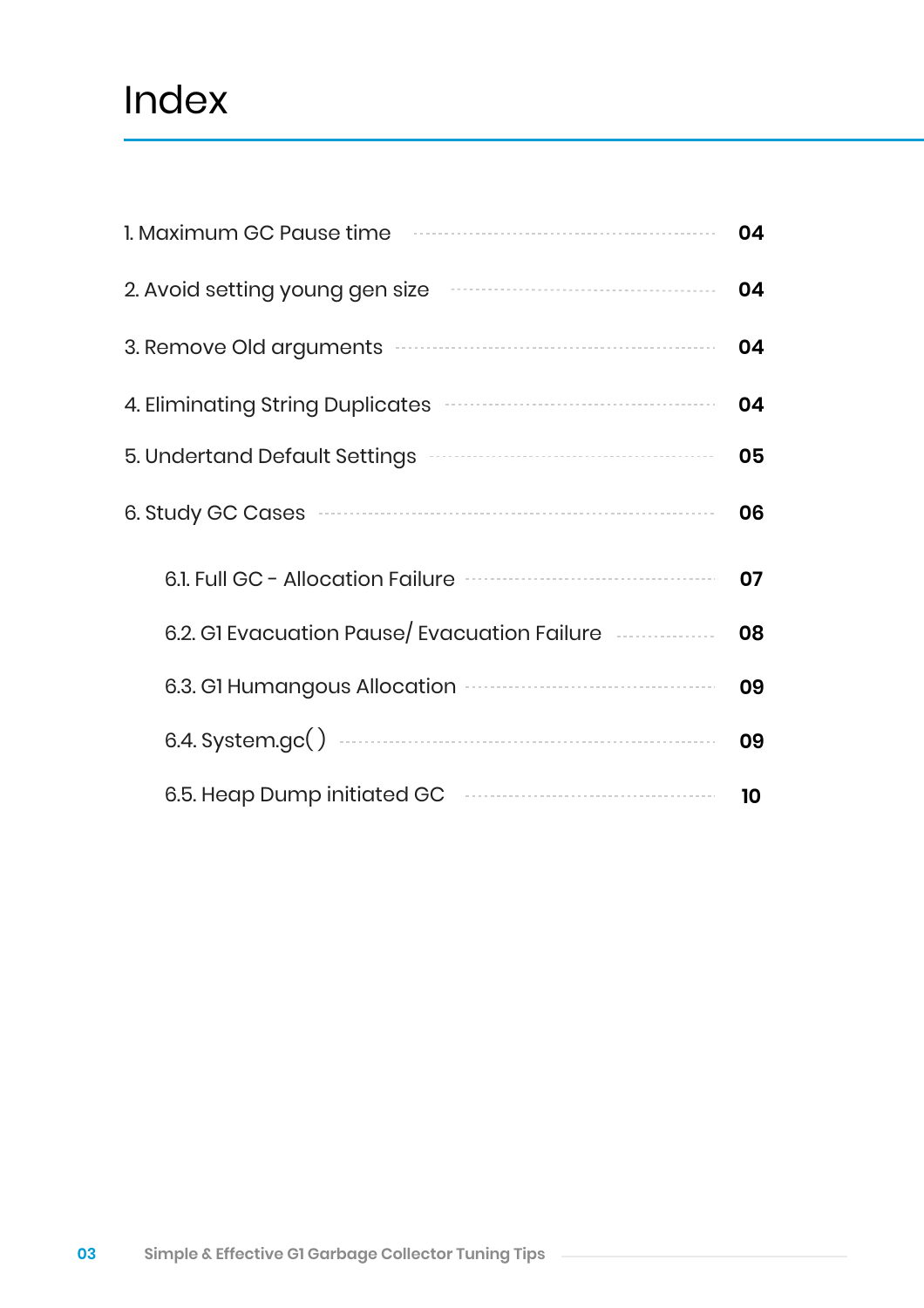### 1. Maximum GC Pause time

Consider passing '-XX:MaxGCPauseMillis' argument with your preferred pause time goal. This argument sets a target value for maximum pause time. G1 GC algorithm tries it's best to reach this goal.

# 2. Avoid Setting Young gen size

Avoid setting the young generation size to a particular size (by passing '-Xmn', '- XX:NewRatio' arguments). G1 GC algorithm modifies young generation size at runtime to meet its pause -time goals. If the young generation size is explicitly configured, then pause time goals will not be achieved.

# 3. Remove Old arguments

When you are moving from other GC algorithms (CMS, Parallel, ...) to G1 GC algorithm, remove all the JVM arguments related to the old GC algorithm. Typically passing old GC algorithms arguments to G1 will have no effect, or it can even respond in a negative way.

# 4. Eliminating String duplicates

Because of inefficient programming practices, modern applications waste a lot of memory. [Here is a case study](https://dzone.com/articles/memory-wasted-by-spring-boot-application) showing memory wasted by the Spring Boot framework. One of the primary reasons for memory wastage is the duplication of string. A recent study indicates that 13.5% of application's memory contains duplicate strings. G1 GC provides an option to eliminate duplicate strings when you pass the '-XX:+UseStringDeduplication' argument. You may consider passing this argument to your application if you are running on Java 8 update 20 and above. It has the potential to improve the overall application's performance. You can learn more about this property [in this article](https://blog.gceasy.io/2018/12/23/usestringdeduplication/).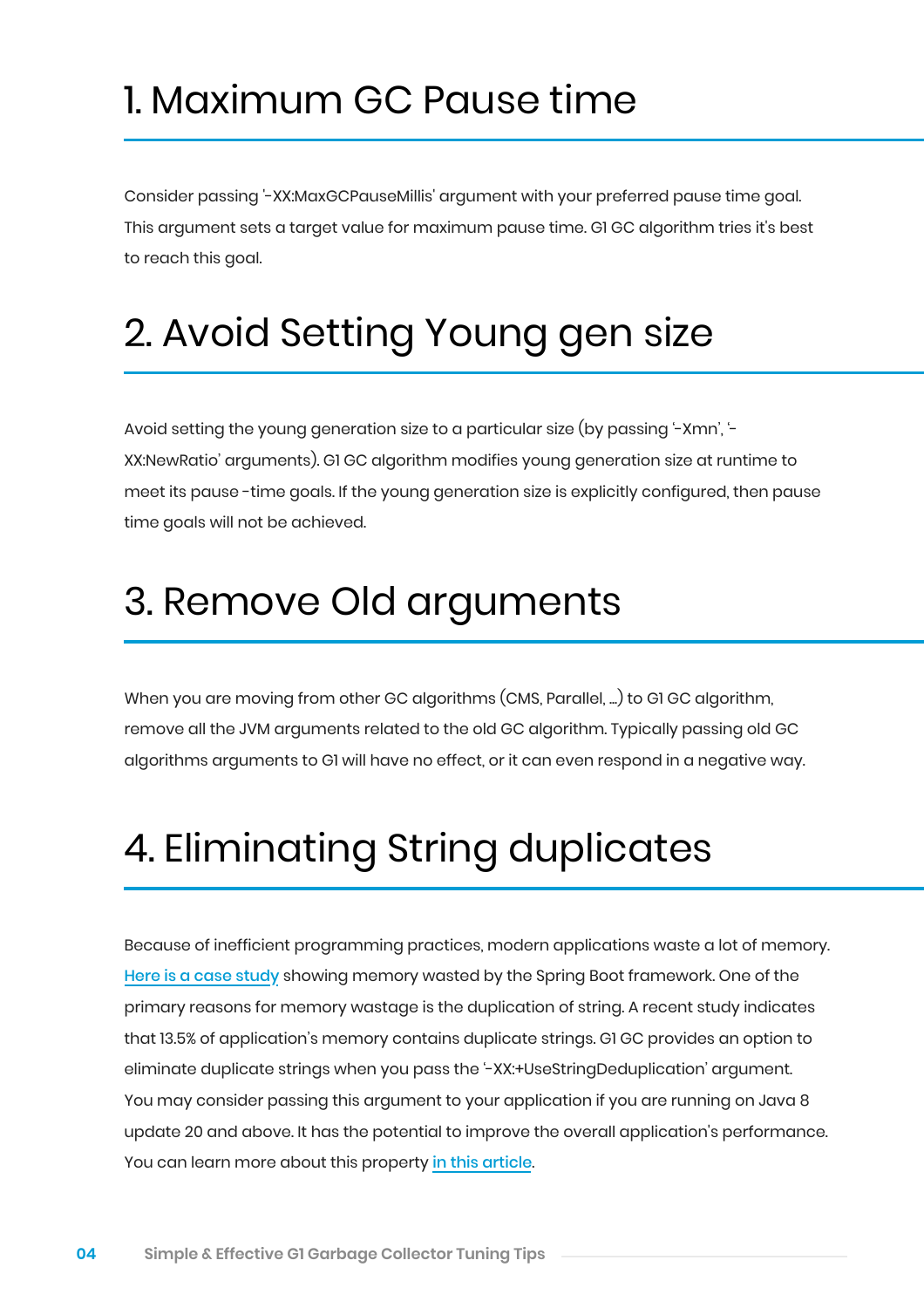# 5. Understand default settings

For tuning purposes, in the below table, we have summarized important G1 GC algorithm arguments and their default values:

| <b>G1 GC Argument</b>    | <b>Description</b>                                                                                                                                                                                                                                                                                                                                                                                                                                                                                                               |
|--------------------------|----------------------------------------------------------------------------------------------------------------------------------------------------------------------------------------------------------------------------------------------------------------------------------------------------------------------------------------------------------------------------------------------------------------------------------------------------------------------------------------------------------------------------------|
| -XX:MaxGCPauseMillis=200 | Sets a maximum pause time value.<br>The default value is 200 milliseconds.                                                                                                                                                                                                                                                                                                                                                                                                                                                       |
| -XX:G1HeapRegionSize=n   | Sets the size of a GI region. The value<br>has to be power of two i.e. 256, 512,<br>1024,It can range from 1MB to 32MB.                                                                                                                                                                                                                                                                                                                                                                                                          |
| -XX:GCTimeRatio=12       | Sets the total target time that should be<br>spent on GC vs total time to be spent on<br>processing customer transactions. The<br>actual formula for determining the target<br>GC time is $[1/(1+GCTimeRatio)]$ . Default<br>value 12 indicates target GC time to be $\left[1\right/$<br>$(1+12)$ ] i.e. 7.69%. It means JVM can spend<br>7.69% of its time in GC activity and<br>remaining 92.3% should be spent in<br>processing customer activity.                                                                            |
| -XX:ParallelGCThreads=n  | Sets the number of the Stop-the-world<br>worker threads. If there are less than or<br>equal to 8 logical processors then sets<br>the value of n to the number of logical<br>processors. Say if your server 5 logical<br>processors then sets n to 5. If there are<br>more than eight logical processors, set<br>the value of n to approximately 5/8 of the<br>logical processors. This works in most<br>cases except for larger SPARC systems<br>where the value of n can be<br>approximately 5/16 of the logical<br>processors. |
| -XX:ConcGCThreads=n      | Sets the number of parallel marking<br>threads. Sets n to approximately 1/4 of<br>the number of parallel garbage<br>collection threads (ParallelGCThreads).                                                                                                                                                                                                                                                                                                                                                                      |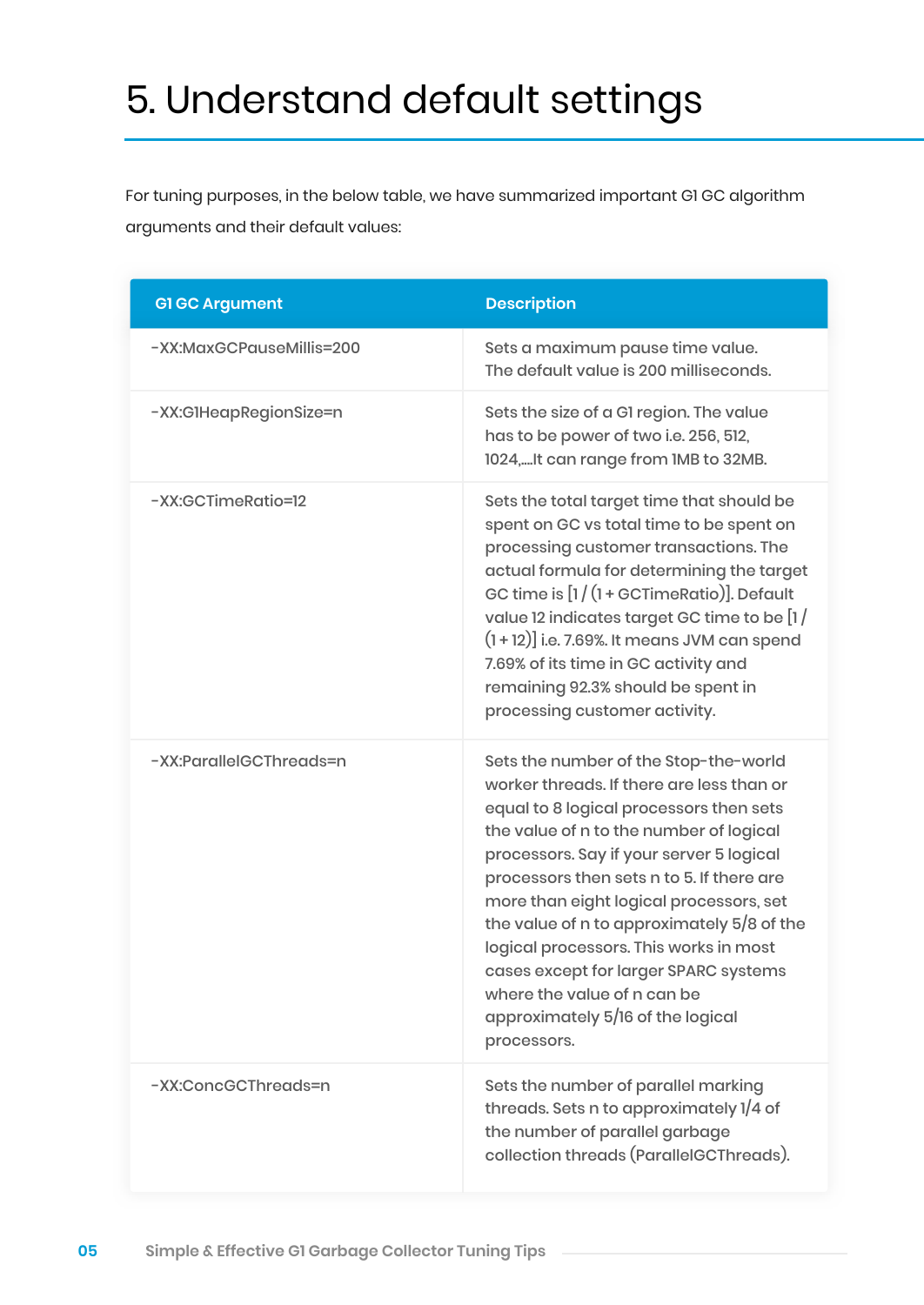| -XX:GIOIdCSetRegion<br>ThresholdPercent=10 | Sets a maximum pause time value.<br>The Sets an upper limit on the number<br>of old regions to be collected during a<br>mixed garbage collection cycle. The<br>default is 10 percent of the Java heap.<br>value is 200 milliseconds. |
|--------------------------------------------|--------------------------------------------------------------------------------------------------------------------------------------------------------------------------------------------------------------------------------------|
| -XX:GIReservePercent=10                    | Sets the percentage of reserve memory<br>to keep free. The default is 10 percent. GI<br>Garbage collectors will try to keep 10% of<br>the heap to be free always.                                                                    |

# 6. Study GC Causes

One of the effective ways to optimize G1 GC performance is to study the causes triggering the GC and provide solutions to reduce them. Here are the steps to study the GC causes.

1. Enable GC log in your application. It can be enabled by passing following JVM arguments to your application during startup time: Up to Java 8:

-XX:+PrintGCDetails -XX:+PrintGCDateStamps -Xloggc:{file-path}

From Java 9 and above:

-XX:+PrintGCDetails -XX:+PrintGCDateStamps -Xloggc:{file-path}

{file-path}: is the location where GC log file will be written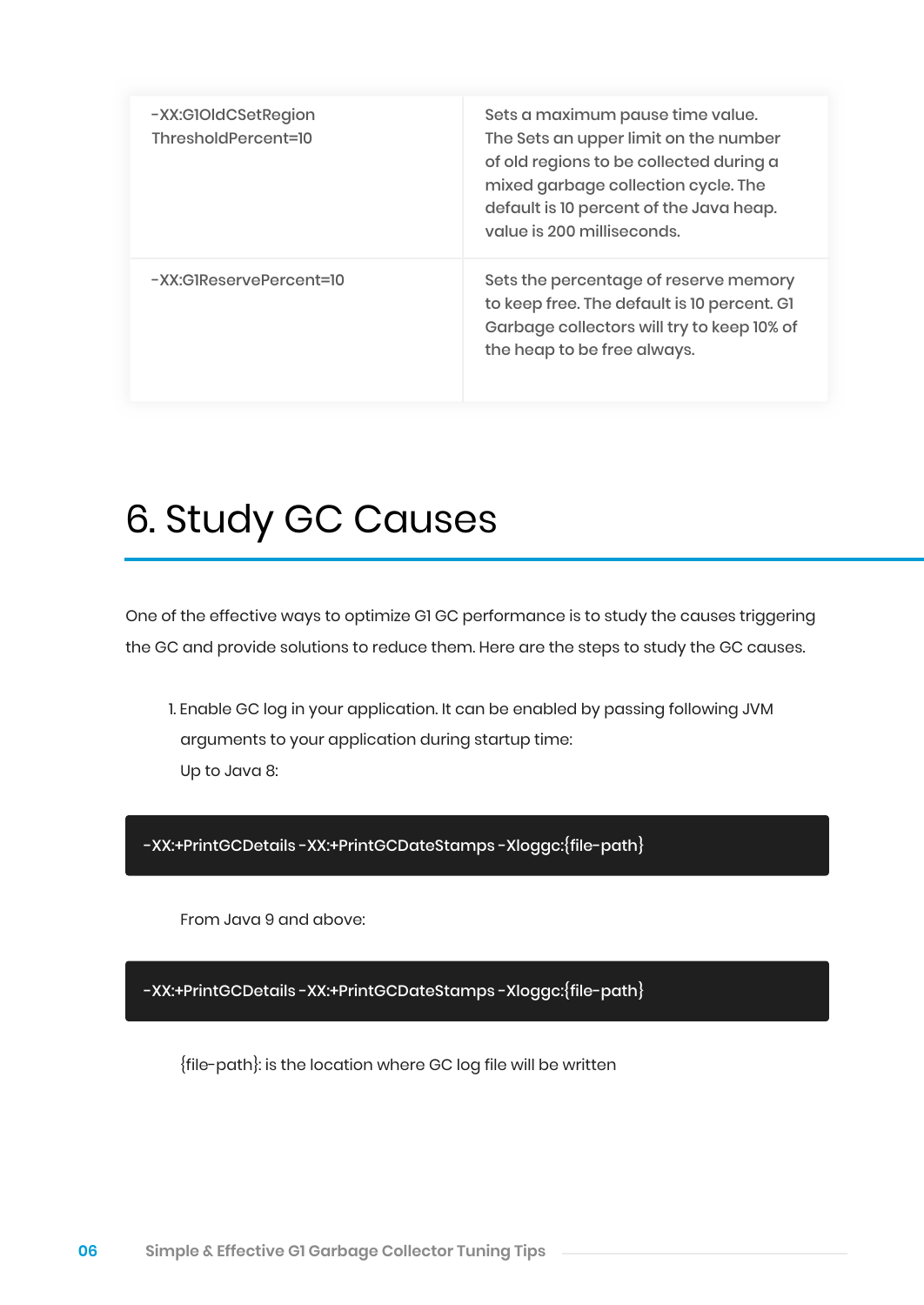2. You can analyze the GC log file using free tools like **[GCeasy](https://gceasy.io/), [Garbage Cat](https://github.com/mgm3746/garbagecat), HP**  [Jmeter](https://myenterpriselicense.hpe.com/cwp-ui/free-software/HPJMETERSW). These tools report the reasons that are triggering the GC activity. Below is the GC Causes table generated by GCeasy tool when G1 GC Log file was uploaded. Full analysis report can be [found here](https://gceasy.io/diamondgc-report.jsp?p=c2hhcmVkLzIwMjAvMDUvMjkvLS1nY19ib2kuemlwLS0xNS0xOS00OA==&channel=WEB&s=t).

#### **A GC Causes a**

(What events caused the GCs, how much time it consumed?)

| <b>Cause</b>                   | <b>Count</b>   | <b>Avg Time</b>  | <b>Max Time</b> | <b>Total Time</b>    | Time % |
|--------------------------------|----------------|------------------|-----------------|----------------------|--------|
| Full GC - Allocation Failure o | 377            | 6 sec 989 ms     | 9 sec 762 ms    | 43 min 54 sec 826 ms | 50.4%  |
| G1 Evacuation Pause o          | 12809          | $172$ ms         | 1 sec 345 ms    | 36 min 46 sec 479 ms | 42.2%  |
| Evacuation Failure o           | 796            | 441 ms           | 1 sec 345 ms    | 5 min 50 sec 963 ms  | 6.71%  |
| G1 Humongous Allocation o      | 243            | $119$ ms         | 431 ms          | 28 sec 958 ms        | 0.55%  |
| Heap Dump Initiated GC o       | $\mathbf{1}$   | 4 sec 810 ms     | 4 sec 810 ms    | 4 sec 810 ms         | 0.09%  |
| <b>GCLocker Initiated GC o</b> | 12             | $145 \text{ ms}$ | 240 ms          | 1 sec 745 ms         | 0.03%  |
| Metadata GC Threshold o        | $\overline{4}$ | 49.1 ms          | 68.6 ms         | 196 ms               | 0.0%   |
| System.gc() calls o            | 1              | 204 ms           | 204 ms          | 204 ms               | 0.0%   |
| Total                          | 14243          | n/a              | n/a             | 1 hr 27 min 8 sec    | 99.98% |



#### *Fig: G1 GC causes (excerpt from GCeasy report)*

Below are the solutions to address each of them.

### 6.1. Full GC – Allocation Failure

Full GC – Allocation failures happen for two reasons:

- Application is creating too many objects that can't be reclaimed quickly enough.
- When heap is fragmented, direct allocations in the Old generation may fail even when there is a lot of free space.

Here are the potential solutions to address this problem:

1. Increase the number of concurrent marking threads by setting '- XX:ConcGCThreads' value. Increasing the concurrent marking threads will make garbage collection run fast.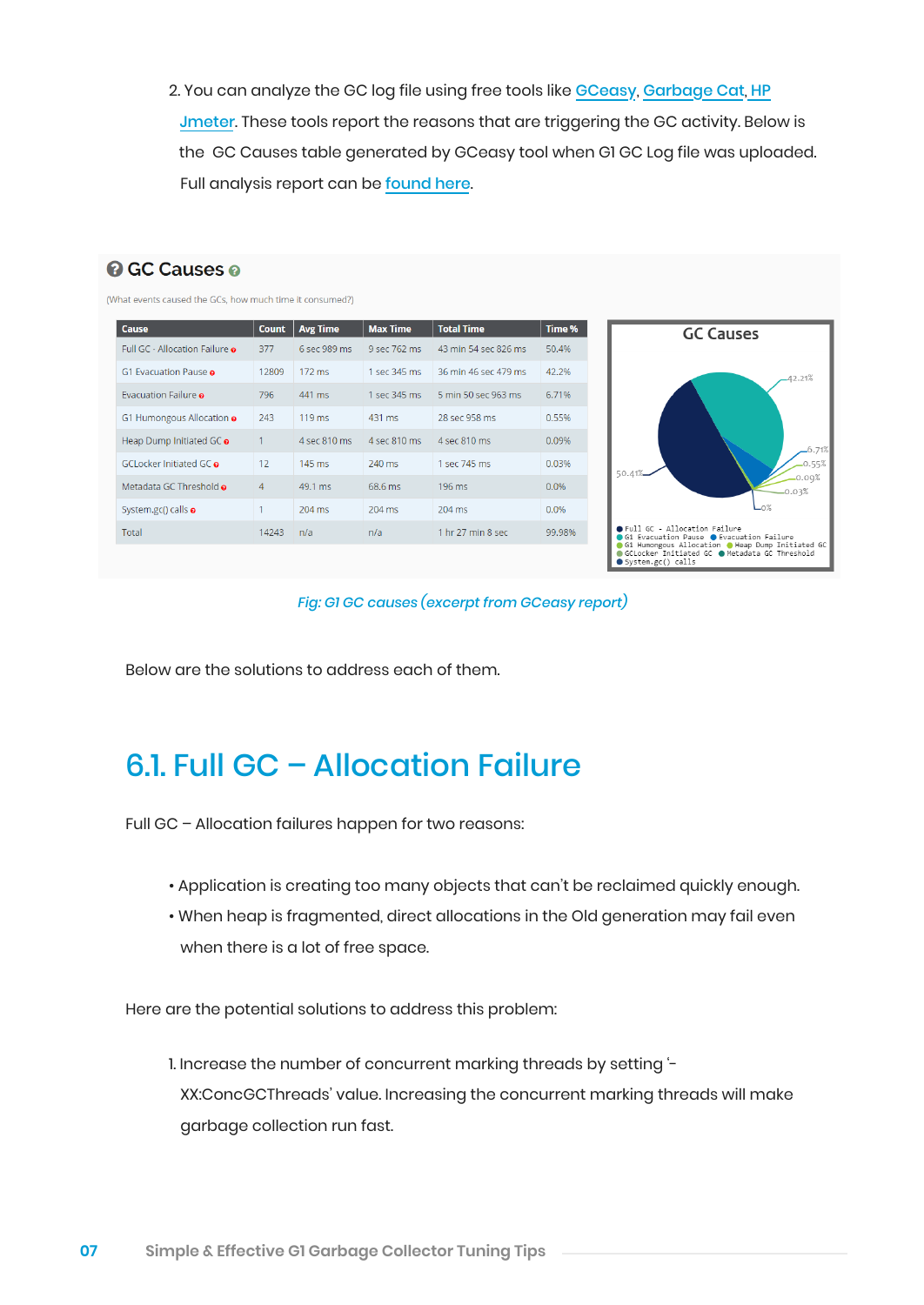- 2. Force G1 to start marking phase earlier. This can be achieved by lowering '-XX:InitiatingHeapOccupancyPercent' value. Default value is 45. It means the G1 GC marking phase will begin only when heap usage reaches 45%. By lowering the value, the G1 GC marking phase will get triggered earlier so that Full GC can be avoided.
- 3. Even though there is enough space in a heap, a Full GC can also occur due to lack of a contiguous set of space. This can happen because of a lot of humongous objects present in the memory (refer to section '6.3. G1 Humongous Allocation' in this article). A potential solution to solve this problem is to increase the heap region size by using the option '-XX:G1HeapRegionSize' to decrease the amount of memory wasted by humongous objects.

### 6.2. G1 Evacuation Pause or Evacuation Failure

When you see G1 Evacuation pause, then G1 GC does not have enough memory for either survivor or promoted objects or both. The Java heap cannot expand since it is already at its max. Below are the potential solutions to fix this problem:

- 1. Increase the value of the '-XX:G1ReservePercent' argument. Default value is 10%. It means the G1 garbage collector will try to keep 10% of memory free always. When you try to increase this value, GC will be triggered earlier, preventing the Evacuation pauses.
- 2. Start the marking cycle earlier by reducing the '-XX:InitiatingHeapOccupancy Percent'. The default value is 45. Reducing the value will start the marking cycle earlier. GC marking cycles are triggered when heap's usage goes beyond 45%. On the other hand, if the marking cycle is starting early and not reclaiming, increase the '-XX:InitiatingHeapOccupancyPercent' threshold above the default value.
- 3. You can also increase the value of the '-XX:ConcGCThreads' argument to increase Application is creating too many objects that can't be reclaimed quickly enough. the number of parallel marking threads. Increasing the concurrent marking threads When heap is fragmented, direct allocations in the Old generation may fail even will make garbage collection run fast.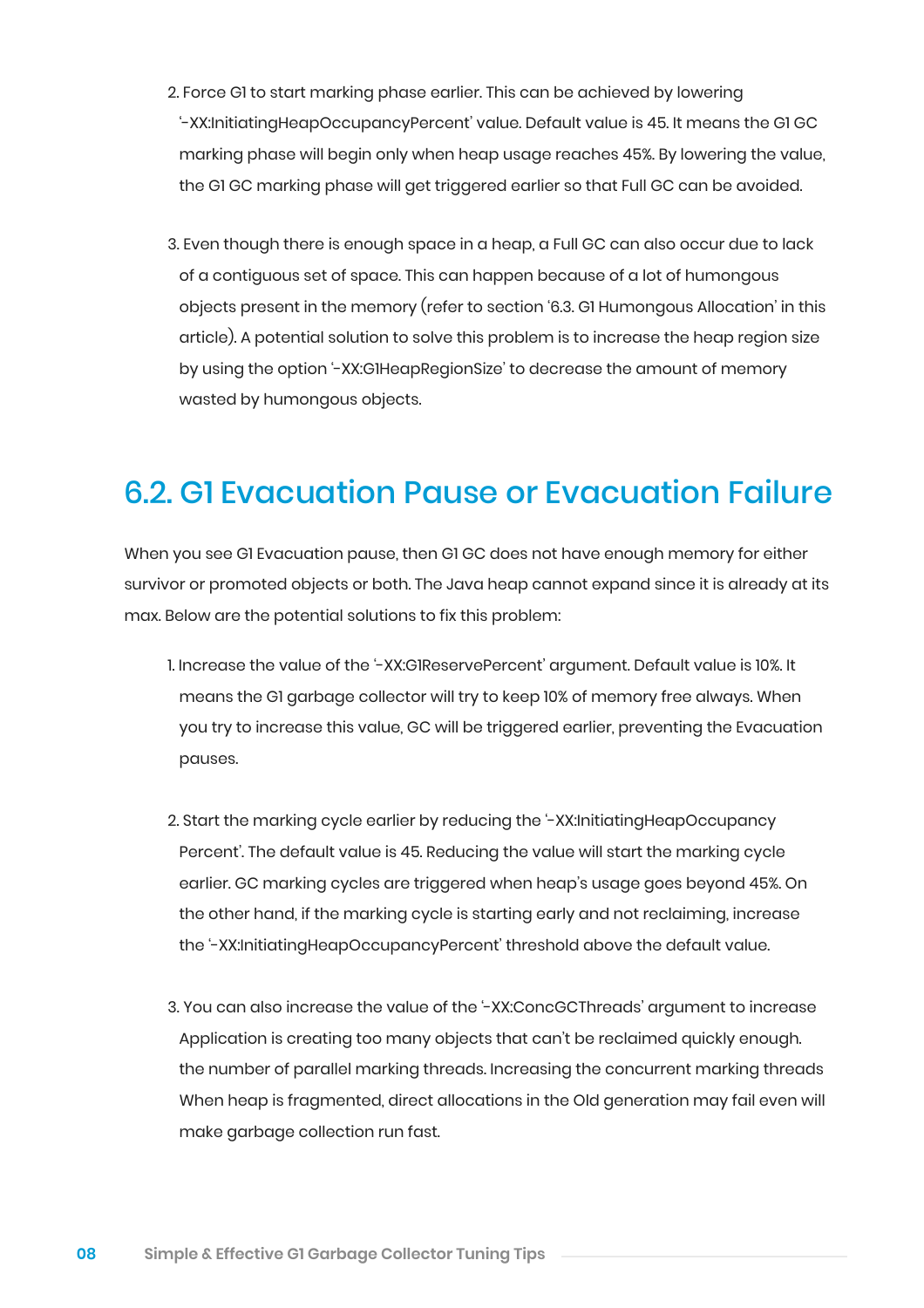4. If the problem persists you may consider increasing JVM heap size (i.e. -Xmx).

### 6.3. G1 Humongous Allocation

Any object that is more than half a region size is considered a "Humongous object". If the regions contain humongous objects, space between the last humongous object in the region and the end of the region will be unused. If there are multiple such humongous objects, this unused space can cause the heap to become fragmented. [Heap fragmentation](https://blog.gceasy.io/2020/05/31/what-is-java-heap-fragmentation/) is detrimental to application performance. If you see several Humongous allocations, please ncrease your '-XX:G1HeapRegionSize'. The value will be a power of 2 and can range from 1MB to 32MB.

### 6.4. System.gc()

When 'System.gc()' or 'Runtime.getRuntime().gc()' API calls are invoked from your application, stop-the-world Full GC events will be triggered. You can fix this problem through following solutions:

#### a. Search & Replace

This might be a traditional method :-), but it works. Search in your application code base for 'System.gc()' and 'Runtime.getRuntime().gc()'. If you see a match, then remove it. This solution will work if 'System.gc()' is invoked from your application source code. If 'System.gc()' is going to be invoked from your 3rd party libraries, frameworks, or through external sources then this solution will not work. In such circumstance, you can consider using the option outlined in #b and #c.

#### b. -XX:+DisableExplicitGC

You can forcefully disable System.gc() calls by passing the JVM argument -'XX:+Disable ExplicitGC' when you launch the application. This option will silence all the 'System.gc()' calls that are invoked from your application stack.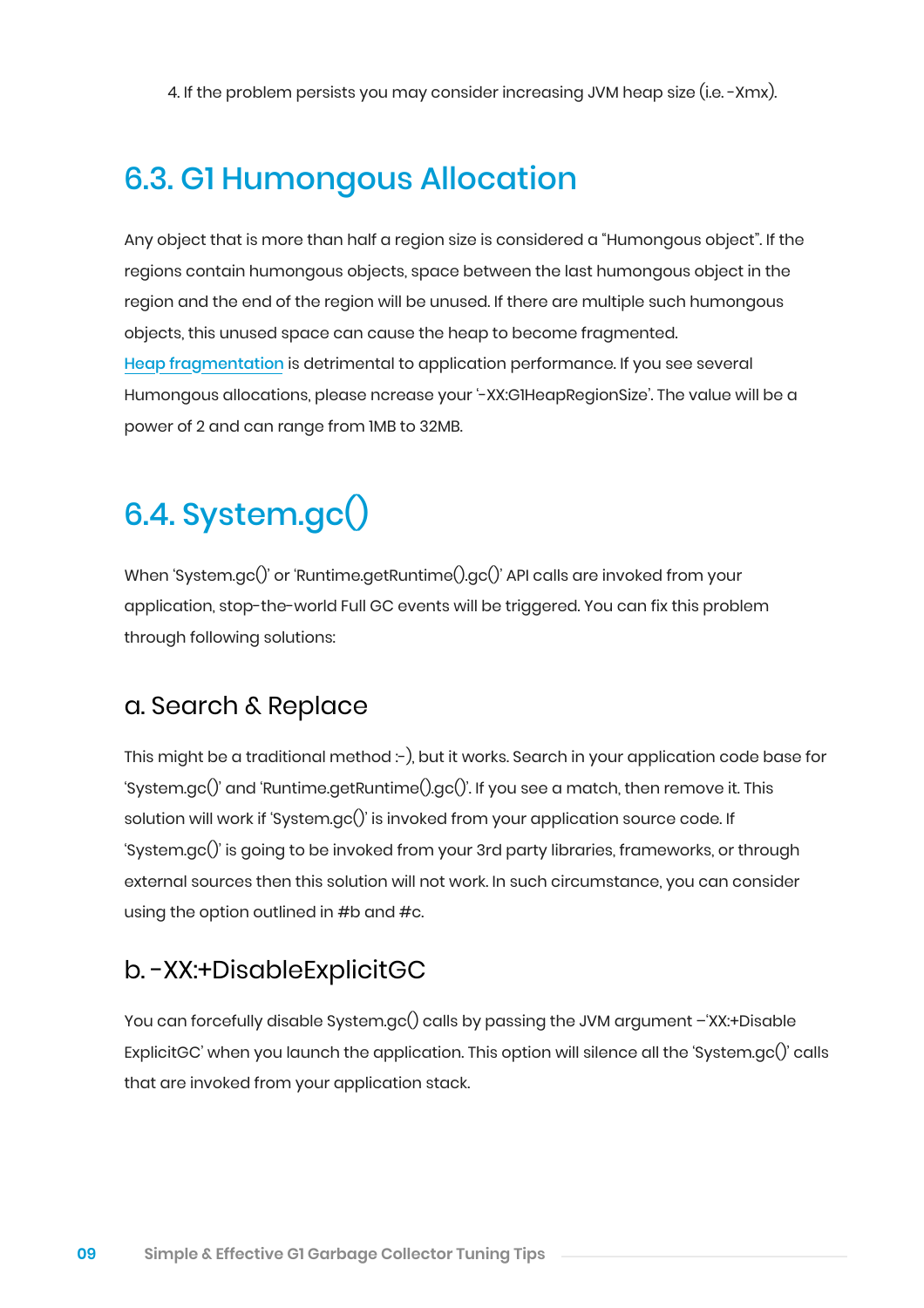### c. -XX:+ExplicitGCInvokesConcurrentAndUnloadsClasses

You can pass '-XX:+ExplicitGCInvokesConcurrent' JVM argument. When this argument is passed, GC collections run concurrently along with application threads to reduce the lengthy pause time.

#### d. RMI

If your application is using RMI, you can control the frequency in which 'System.gc()' calls are made. This frequency can be configured using the following JVM arguments when you launch the application:

-Dsun.rmi.dgc.server.gcInterval=n

-Dsun.rmi.dgc.client.gcInterval=n

The default value for these properties in JDK 1.4.2 and 5.0 is 60000 milliseconds (i.e. 60 seconds) JDK 6 and later release is 3600000 milliseconds (i.e. 60 minutes) You might want to set these properties to a very high value so that it can minimize the impact. For more details about 'System.gc()' calls and it's GC impact, you can refer [to this article](https://blog.gceasy.io/2019/06/30/who-why-what-fix-system-gc/).

### 6.5 Heap Dump Initiated GC

'Heap dump Initiated GC' indicates that heap dump was captured from the application using tools like jcmd, jmap, profilers,… Before capturing the heap dump, these tools typically trigger full GC, which will cause long pauses.. We shouldn't be capturing heap dumps unless there is absolute necessity.